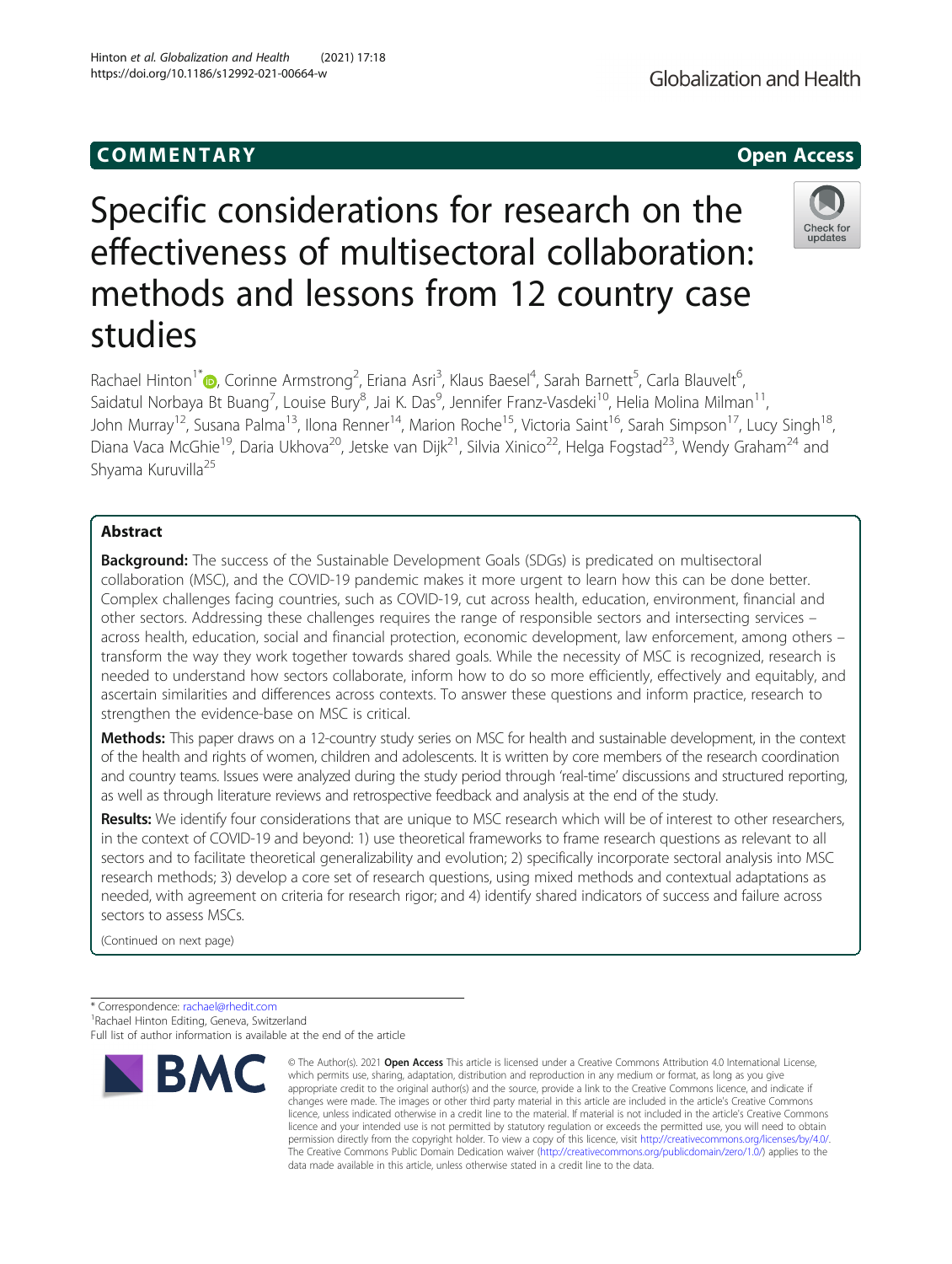### (Continued from previous page)

**Conclusion:** In responding to COVID-19 it is evident that effective MSC is an urgent priority. It enables partners from diverse sectors to effectively convene to do more together than alone. Our findings have practical relevance for achieving this objective and contribute to the growing literature on partnerships and collaboration. We must seize the opportunity here to identify remaining knowledge gaps on how diverse sectors can work together efficiently and effectively in different settings to accelerate progress towards achieving shared goals.

Keywords: Multisectoral collaboration, Sustainable development goals, Research, women's health, Adolescent health, children's health

# Introduction

The success of the Sustainable Development Goals (SDGs) is predicated on multisectoral collaboration (MSC), and the COVID-19 pandemic makes it ever more urgent to learn how this can be done better. Complex challenges facing countries, such as COVID-19, cut across health, education, environment, financial and other sectors. Addressing these challenges requires the range of responsible sectors and intersecting services – across health, education, social and financial protection, economic development, law enforcement, among others – transform the way they work together towards shared goals.

Existing challenges and inequalities experienced by women, children and adolescents, are and will continue to be exacerbated by COVID-19 and require a multisectoral response [[1\]](#page-9-0). The downstream effects of public health distancing measures, such as shutting down schools and non-essential businesses, quarantine and social isolation measures and avoiding large crowds, affect the poor and vulnerable the most and have a disproportionate effect on women, children and adolescents [[2\]](#page-9-0). For example, lockdowns and quarantine due to COVID-19 contributed to reported rises in domestic violence, requiring multiple sectors to work together to ensure appropriate care and support for survivors of violence [[3](#page-9-0)]. During COVID-19 restrictions health and social support services need to be reinforced and extended, such as emergency phones and 24-h hotlines and temporary shelters for survivors. First responders must also be adequately equipped to address violence against women and make prompt referrals to support services. The security and justice sectors need to promptly process complaints and protection orders and adjust security restrictions during the pandemic, such as in Spain where women who leave a situation of violence are exempt from lockdown. Partnerships with communication and private sector providers can help to expand technology-based solutions. One example is smart phone applications which can be used during lockdown restrictions to increase access to information on violence against women, service provision, and data collection [[4,](#page-9-0) [5](#page-9-0)].

The need for MSC is not only vital in the context of the COVID-19 pandemic. The SDGs are explicitly multisectoral and require a joined up way of working to tackle

interconnected global health, environmental, social, economic, and institutional challenges [\[6](#page-9-0)]. SDG 17 places partnerships and cooperation at the centre of sustainable development efforts. The need for establishing multistakeholder partnerships for sustainable development is explicitly encouraged at the SDG target level. Against this backdrop MSC is actively promoted as a central mechanism for the realization of the SDGs. Well before the SDGs, several important initiatives and policy frameworks considered partnerships as an effective instrument for realizing health and sustainable development, beginning with the 1978 Alma Ata Declaration on Primary Health Care [\[7](#page-9-0)–[10\]](#page-9-0).

We use "multisectoral collaboration" to mean multiple sectors and stakeholders intentionally coming together and collaborating in a managed process (i.e. not ad hoc) to achieve shared outcomes and common goals [\[11\]](#page-9-0). We used this definition for a series of multi-country studies conducted in 2018 by 12 low-, middle- and high-income country teams to identify "what works" in MSC at the intersection of health and sustainable development [\[12](#page-9-0)]. Others have used a similar definition to allow for any combination of organizational types such as public–private partnerships, public–non-government partnerships, and whole-of-government initiatives working in specific policy and topical areas, including those relevant to the 17 SDGs [[13](#page-9-0)–[15](#page-9-0)]. Multisector collaboration, crosssectoral action and intersectoral action refer to a similar process and are often used synonymously.

While the necessity of MSC is recognized, research is needed to understand how sectors collaborate, inform how they could do so more efficiently, effectively and equitably, and ascertain similarities and differences across contexts. How it should be done in practice, or what works and does not work is not always clear both under conditions of an immediate crisis response and for sustainable development. To answer these key questions, research to strengthen the evidence-base on MSC is critical. Recent publications have looked at country case studies on how MSC works for health and sustainable development [\[11](#page-9-0)], the governance of multisectoral action [[16\]](#page-9-0), MSC research priorities on MSC for health and sustainable development [\[13](#page-9-0), [17](#page-9-0)] and methodological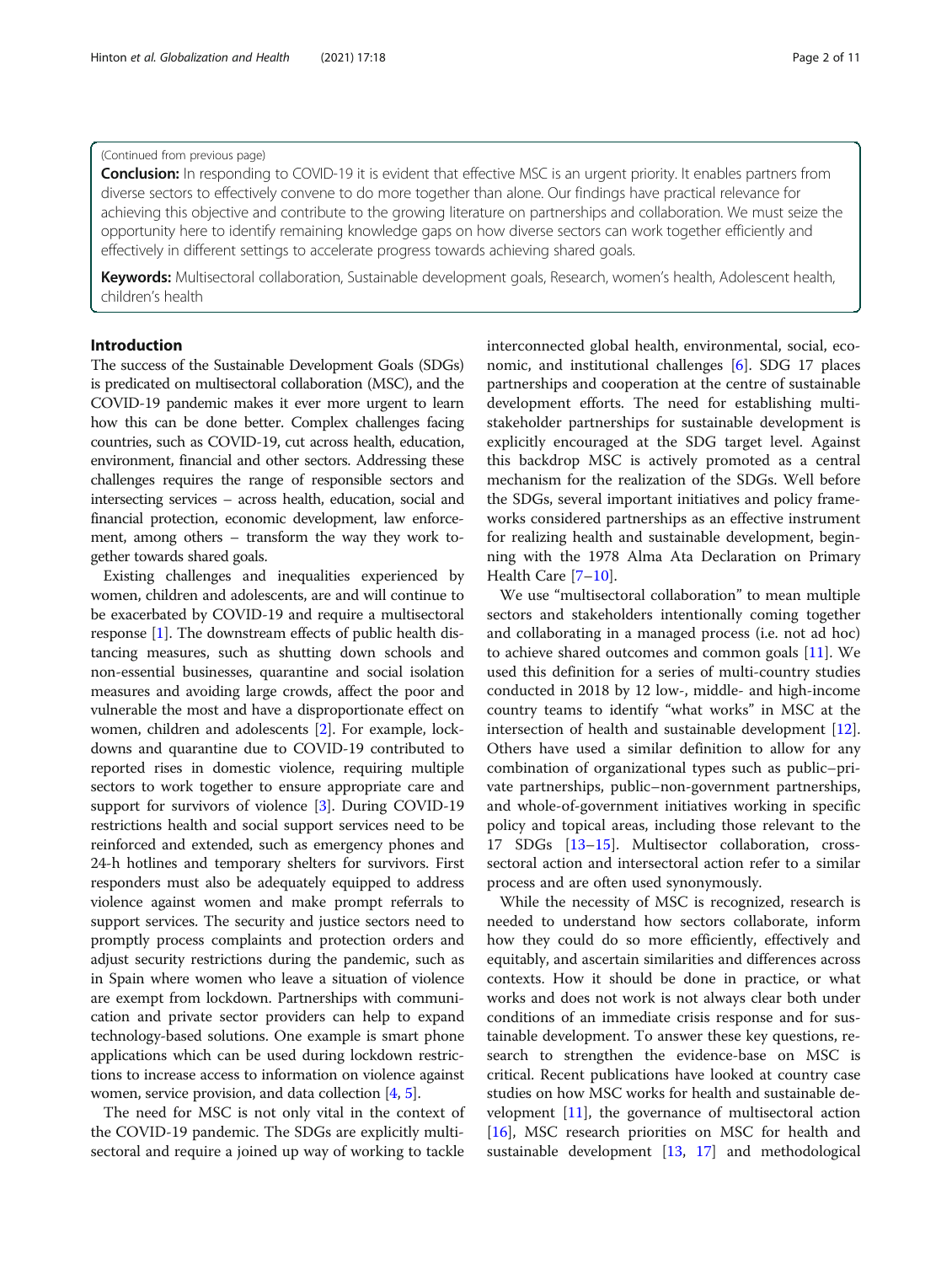gaps in studies of MSC [\[14](#page-9-0)]. To address these methodological gaps it is suggested more attention be given to the use of conceptual frameworks and mixed-methods, the organizational arrangements for collaboration, engaging non-traditional stakeholders, and the MSC context [[14](#page-9-0)]. However, these points appear to be more about research best practice overall than about what is unique to research on MSC.

This commentary builds on previous work to identify four considerations that are unique to MSC research and which will be of interest to other researchers undertaking studies of MSC. We draw primarily on the 2018 series of multi-country studies, with details on the 12 MSCs, actions taken and outcomes published elsewhere [[12\]](#page-9-0). In the discussion we reflect on the relevance of these considerations in the context of the COVID-19 pandemic and beyond.

#### Methods

This commentary is written by members of the 12 country study series research coordination and country teams. Issues were analyzed during the study period through 'real-time' discussions and structured reporting, as well as through literature reviews and retrospective feedback and analysis at the end of the study. We were able to reflect on what happened and why during the study, identify strengths and adaptations made, as well as areas for improvement.

For this paper we draw on four sources of information. First, the 12 country teams leading the development of each case study and seven international consultants provided 'real time' feedback during study coordination meetings and communication via email and phone calls. Second, towards the end of the study, eleven of the 12 country teams completed an online evaluation survey. The survey included both Likert scale and open answer questions about country teams' experiences and learnings from the research process. A reporting template was also completed by six of the seven international consultants who provided technical and writing support to the country teams. Although time constraints prevented all the country teams and international consultants from completing the survey and reporting template, all had previously given 'real time' feedback. Lastly, retrospective post-study discussions were held by the country case study teams, the coordination team and partners during the launch of the series at the Partnership for Maternal, Newborn & Child Health (PMNCH) Partners' Forum in New Delhi, India and subsequently by the authors in developing this paper. Three authors (RH, LS, JFV) analyzed the qualitative data and quantitative survey responses. Through discussions they identified emerging themes and key findings which were reviewed by co-authors.

# Specific considerations for research on MSC 1. Use theoretical frameworks to frame research questions as relevant to all sectors and to facilitate theoretical generalizability and evolution

Both qualitative and quantitative methods are required to study the unique contexts and considerations of MSCs. Therefore, research based on a theoretical framework is important as generalizability would largely be based on theoretical generalizability, that is recurring concepts and themes across contexts, rather than statistical sampling generalizability [[18](#page-9-0)]. Regarding theoretical frameworks, there is a body of literature on partnership approaches towards achieving the SDGs, including on joined-up strategies across government, whole of government approaches, Health in All Policies (HiAP), and interorganizational collaborations [\[19](#page-9-0)–[23](#page-9-0)]. This literature covers a range of issues from describing key determinants of success and MSC outcomes to governance, implementation and coordination considerations. However, there was limited explanation of what works in practice for MSCs, which was the focus of the 12-country study series.

A literature review was conducted to examine how action across sectors was planned, implemented, and sustained at national or subnational levels [\[24](#page-9-0)]. It included a draft conceptual framework to explain the "how to" of collaborating across sectors rather than merely the "what" of collaboration or the "importance" of collaboration. The literature review highlighted key considerations for what works in practice for MSCs. These considerations included identifying and defining a problem requiring MSC, forming the MSC, planning, budgeting and implementing, developing shared norms and communication, evaluating success and sustaining collaboration across sectors. However, no one model covered the full range of issues highlighted in the literature review that were specific to MSCs.

Since no MSC theoretical model was available that covered all these issues, we decided to use a multigrounded theory approach [[25\]](#page-9-0), starting with a policy science model that was well aligned with all the considerations highlighted in the MSC literature review [\[26](#page-9-0)]. Being based on an overview of policy science, political philosophy and public administration literature, this model theoretically also applied across all sectors. The objective was that this model could then be adapted and evolved through the case study findings to reflect MSCspecific considerations. The model was used to frame the research questions, and was then tested, adapted and customized as a theoretical framework specifically for MSC based on the findings from the multi-country studies (Fig. [1\)](#page-3-0) [\[11](#page-9-0)].

For example, with reference to the define element of the model and applying that to identifying and defining the problem requiring MSC, a case study from South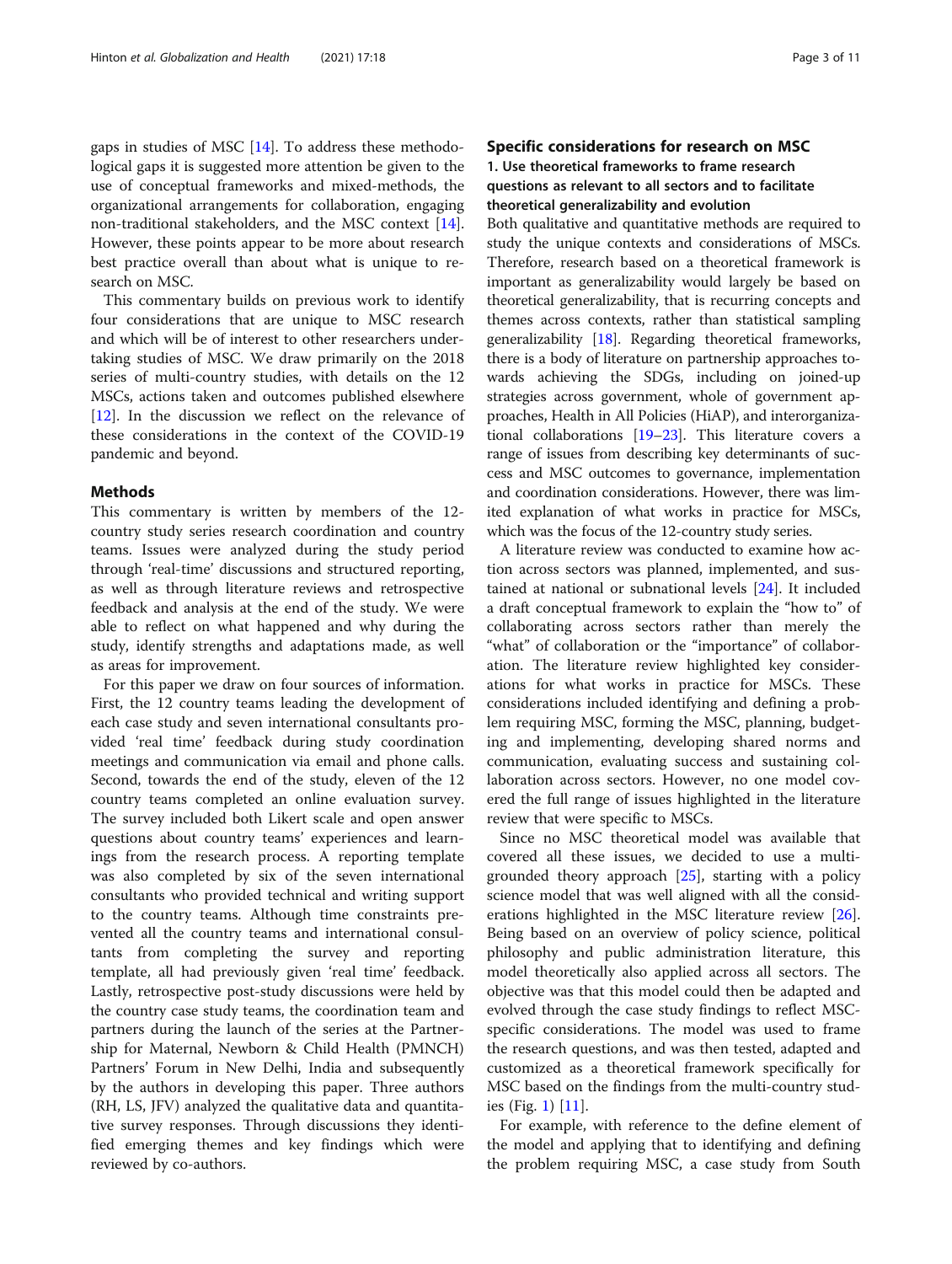<span id="page-3-0"></span>

Africa studied the "She Conquers" multisectoral campaign which aimed to reduce the burden of HIV among women aged 15–24 years. For the MSC, this problem was defined not as a biomedical issue of disease transmission or of reducing viral loads, but in terms of girls' and young women's agency and empowerment [\[12](#page-9-0)]. This broader framing was important so different sectors could see the relevance of the problem to their work, which facilitated their engagement and collaboration.

We adapted the model to highlight and emphasize points specific to MSCs. We added the component of 'capture success' to address the case study findings that markers of MSC success can be measured across a spectrum of results and need to be defined in a way that all sectors agree. This is further elaborated in Point 4. We also modified the model with the 'relate' component to highlight the sustained investment needed in collaborative relationships and the mechanisms to strengthen them [[11\]](#page-9-0).

Since we began our study, other publications have highlighted similar components for research on MSCs, including for developing a framework on multisector and multilevel collaboration in South Africa [[15](#page-9-0)], strategies for the governance of MSCs for health in low-and middle-income countries  $[16]$  $[16]$  $[16]$  and to identify methodological gaps in the study of MSCs [\[14\]](#page-9-0) (Table [1](#page-4-0)).

The alignment of our MSC model with emerging MSC theoretical and conceptual frameworks in different contexts further strengthens the theoretical generalizability.

# 2. Specifically incorporate sectoral analysis into MSC research methods

Highly complex problems, such as achieving sustainable development, are better solved by networks of diverse actors interacting and collaborating both inside and outside of government. The 2030 Agenda calls for multistakeholder partnerships to share knowledge, expertise, technology and financial resources for achieving the SDGs globally. This form of collaborative participation can make solutions more effective [\[27,](#page-9-0) [28](#page-9-0)]. However, in line with identified strategies for governing MSCs more specifically [[16](#page-9-0)], stakeholders must first assess whether collaboration across sectors is a better way to achieve desired changes than reliance on action by an individual sector. When a decision to engage in MSC is taken, incorporating a sectoral analysis into the research to understand how different sectors are identified, characterized and interact as a collaborative network is critical [\[29\]](#page-9-0). MSCs differ in the number of sectors and stakeholders involved and the breadth of scope can range from pilot programmes to those at scale. MSCs also occur within changing political, social and environmental contexts, so that different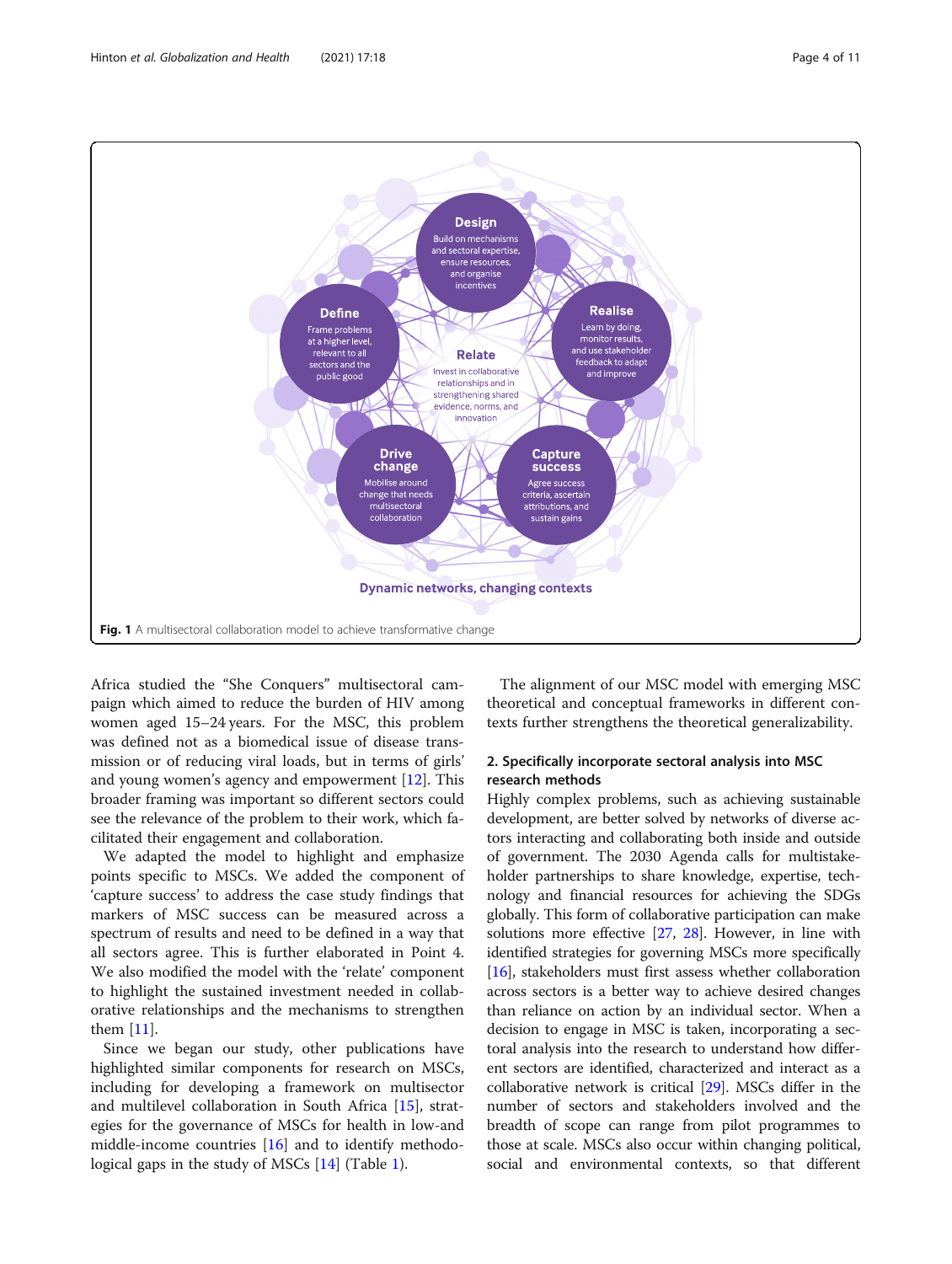<span id="page-4-0"></span>Table 1 Emerging alignment of multisector collaboration (MSC) theoretical and conceptual frameworks/ models, illustrative examples

| Multisectoral collaboration model<br>on transformative change from<br>multi-country studies series<br>(Kuruvilla et al. 2018)                                                                                                                                                                              | Framework on multisector<br>and multilevel collaboration<br>for HIV/AIDs governance in<br>South Africa (Mahlangu et al.<br>2019)                                                                                                                    | Strategies to govern<br>multisectoral collaborations<br>(Rasanathan et al. 2018)                                                                | Domains related to identifying<br>methodological gaps for MSC<br>research (Glandon et al. 2019)                                                                                                                                     |
|------------------------------------------------------------------------------------------------------------------------------------------------------------------------------------------------------------------------------------------------------------------------------------------------------------|-----------------------------------------------------------------------------------------------------------------------------------------------------------------------------------------------------------------------------------------------------|-------------------------------------------------------------------------------------------------------------------------------------------------|-------------------------------------------------------------------------------------------------------------------------------------------------------------------------------------------------------------------------------------|
| Dynamic networks, changing<br><b>contexts:</b> The collaboration occurs<br>within wider interactions and<br>networks and changing political,<br>social, and environmental context                                                                                                                          | Pre-conditions: buy-in to the<br>process; recognized inter-<br>dependencies; resources; and<br>prior relations (history of<br>interaction)                                                                                                          | Understand the key actors and<br>political ecosystem, including<br>type of MSC required and<br>mapping incentives, interests and<br>hierarchies | Contextualisation: key contextual<br>factors affecting MSC likelihood,<br>formation, implementation, impact,<br>etc. across place, time, topic, partner<br>type(s), etc., including nature and<br>extent of their influence on MSCs |
| <b>Drive change:</b> Set agendas and<br>mobilize a critical mass of<br>stakeholders for change; ascertain<br>whether the situation is best tackled<br>by MSC; and optimise linkages across<br>sectors and SDGs                                                                                             |                                                                                                                                                                                                                                                     |                                                                                                                                                 | Initiation: Key opportunities,<br>conditions or drivers for MSC<br>formation; appropriate scope and<br>scale; which partners to engage and<br>when and how to engage them                                                           |
| <b>Define:</b> define the problem in a way<br>that improves how solutions are<br>assessed, and enables stakeholders to<br>agree on a course of action and<br>develop a well-defined project                                                                                                                | Key drivers / requirements:<br>shared understanding of the<br>problem and common goal;<br>strategic planning; leadership;<br>and capacity                                                                                                           | Frame the issue in the most<br>strategic manner; define clear<br>roles with specific sets of<br>interventions according to sector               |                                                                                                                                                                                                                                     |
| <b>Design:</b> build on existing mechanisms<br>and sectoral expertise to plan<br>programmes; set up governance for<br>the MSC;<br>and develop solutions and<br>innovations that are relevant to<br>stakeholders, contexts, and goals                                                                       | Mechanisms and processes: set<br>up mechanisms for interaction,<br>communication, conflict<br>management and building trust.<br>Structure: definition of<br>membership and expectations,<br>roles and responsibilities, and<br>operating procedures | Use existing structures unless<br>there is a compelling reason not<br>to do so                                                                  | MSC governance structures and<br>attributes: leadership; voice,<br>inclusiveness and representation;<br>roles and responsibilities;<br>accountability and information<br>sharing mechanisms                                         |
| <b>Realise:</b> strengthen implementation,<br>monitoring, and evaluation as iterative<br>and adaptive processes that facilitate<br>learning from successes and failures;<br>and adapt to change                                                                                                            | Execution: implementation of<br>the plan; coordination of<br>activities; and constant reflection<br>and learning                                                                                                                                    | Develop financing and<br>monitoring systems to encourage<br>collaboration; strengthen<br>implementation processes and<br>capacity               | MSC implementation: key strategies,<br>approaches, challenges and success<br>factors; building capacity for<br>engagement; maintaining stakeholder<br>commitment                                                                    |
| <b>Relate:</b> systematically assess and<br>strengthen synergies between sectors;<br>manage MSCs; and promote<br>multistakeholder dialogue and<br>deliberation                                                                                                                                             | Administration: setting up<br>meeting and sending out invites;<br>documentation of engagements;<br>and following up action plans                                                                                                                    | Pay explicit attention to the roles<br>of non-state sectors; address con-<br>flicts of interest and manage<br>trade-offs; distribute leadership | Adaptation: key factors and actions<br>affecting sustainability of MSCs over<br>time; adapting MSCs to changing<br>conditions; whether, when and how<br>to conclude MSCs                                                            |
| <b>Capture success:</b> use a range of<br>qualitative and quantitative methods<br>to monitor and evaluate results<br>comprehensively and promote<br>learning from both successes and<br>failures; and formulate MSC as an<br>intervention to which health and<br>development outcomes can be<br>attributed | Evaluation: measuring the<br>outcome of collaboration;<br>accounting for multisectoral<br>action                                                                                                                                                    | Support mutual learning and<br>implementation research                                                                                          | Measurement: indicators or<br>assessments of MSC inputs/costs,<br>functioning, outputs, outcomes and/<br>or impacts; value-add of MSC vs<br>single-sector approaches; attributing<br>results to MSC components or<br>partners       |

sectors may be more or less strongly engaged at different stages in the collaboration.

A sectoral analysis would also examine negative ("trade-offs") and positive ("co-benefits" and "synergies") interactions across the collaborative network, especially during the development of specific solutions [[29\]](#page-9-0). This would give important insight into issues of authority and leadership for the MSC and why different sectors judge it worthwhile to work together and in what ways, as opposed to other possible alternatives e.g. each sector working separately [[30\]](#page-9-0). Such insights can inform the

planning, design and implementation of MSCs in order to manage or avoid such anticipated challenges.

Research could also consider the innovation and incentives for sectors to work together and the collaborative arrangements, both formal and informal, that support the MSC. For example, in the case study series we found establishing a formal cross cutting coordination function, through, for example, ministries of planning or finance, was shown to be helpful for connecting diverse technical sectors, deciding budgets, and for engaging a wide range of government and non-government stakeholders for a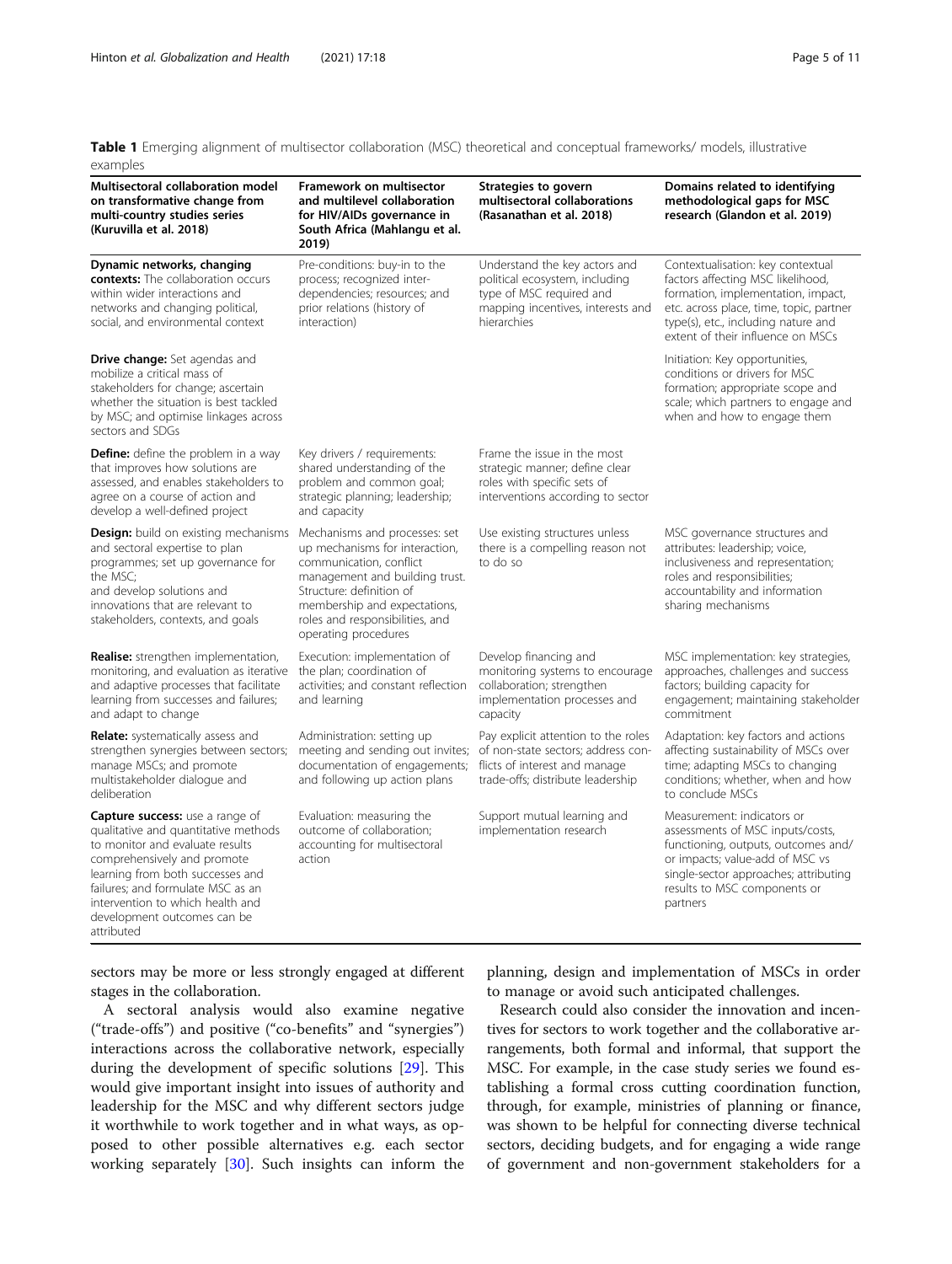<span id="page-5-0"></span>common purpose [\[11\]](#page-9-0). MSCs also commonly set up formal mechanisms for timely, open communication among multisectoral stakeholders including the public. In other cases, informal brokering and networking is used to build relationships and trust across sectors [[11](#page-9-0), [12,](#page-9-0) [27\]](#page-9-0).

# 3. Develop a core set of research questions, using mixed methods and contextual adaptations as needed, with agreement on criteria for research rigor

Based on the components in our model we developed ashared indicators of success and failure core set of questioshared indicators of success and failurens to assess how MSC's work. We produced key factors to consider for each question, which needed to be adapted and refined for each collaboration context (Table 2). For example, in the case study series we found that the extent to which an MSC was formalized within an institutional structure varied greatly. We also found questions on resource allocation or sustainability were difficult to apply consistently. In Malawi the Chipatala Cha Pa Foni (CCPF) (Health Center by Phone) developed from an innovative idea by an NGO and other stakeholders, into a nationwide government-owned collaboration, with hotline staff now funded by government  $[12]$ . This can be compared with the case study in Guatemala where the programme was funded by short term-grants from donors, and the collaboration was dependent on the unpaid work of Indigenous female volunteers [\[12](#page-9-0)]. In response, researchers will need to adapt the key factors to ensure relevance to their contexts and capacities.

Table 2 Examples of core research questions for research on MSC Why is an MSC needed in this instance?

● factors driving change; actors driving change; identifying sectors to be involved; policy context within which change is being considered

Why is the problem relevant for different sectors?

● nature of the problem requiring MSC; sector interests, incentives and trade-offs; co-benefits and creating a shared vision

How is the MSC designed to address the problem?

● mobilising resources (financial, human, organizational); funding allocation and cost-sharing; operational structures/mechanisms; accountability structures; beneficiary and stakeholder engagement; data and information sharing

How is the MSC implemented?

● process of monitoring, evaluation and learning; role of different sectors; challenges and adaptations; piloting; sustainability; institutionalisation

How are relationships maintained across sectors?

● role of champions; formal and informal trust building; stakeholder and community engagement

What are markers of success (and failure)?

● assessing results, sectoral gains and attributing impact; adaptiveness; scale up; enabling/challenging factors; lessons learned; stakeholder perceptions of the MSC

A mix of qualitative and quantitative methods is required to answer the questions in Table 2. The methods used in the multi-country study included review of literature and context; identification and collation of existing quantitative and qualitative data; key informant interviews and other new data collection as needed; multistakeholder dialogues; and analysis and synthesis of findings [[31\]](#page-9-0). The time and resource commitments corresponded with a similar multistakeholder process conducted in ten low-and middle-income countries in 2014 [[32\]](#page-9-0) however, the 2018 series of studies raises pecific considerations for research on MSC.

For example, it is necessary to clearly identify and agree on which sector is leading the MSC, including who has authority for convening a multistakeholder dialogue across sectors. This can be complicated in some contexts when the sector which plays a coordinating and administrative function (e.g. health) is different to the sector(s) which oversees the budget (e.g. finance) or is responsible for service delivery (e.g. education, transportation, water and sanitation, defence and security, public administration etc). The importance of incorporating a sectoral analysis (Point 2 above) into the research is therefore critical for answering the core research questions. Concerns related to confidentiality, data protection, and information sharing across sectors and administrative levels can also be a challenge for the MSC itself as well as for research on MSC.

In multi-country studies there is often diversity and divergence with research teams in disciplinary background and in how research quality across qualitative and quantitative methods is understood. Setting out clear research quality criteria (Table [3\)](#page-6-0) can help to develop shared understanding across disciplines. It can also encourage theoretical generalizability through the application of other theoretical frameworks in research to evolve knowledge for MSC, including theories of partnership working [\[34,](#page-9-0) [35](#page-9-0)], collaborative networks [\[36\]](#page-9-0) and interorganisational collaboration [[37](#page-9-0), [38\]](#page-9-0). Research quality criteria can also help ensure relevance of the research questions, rigour in the research methods used and the interpretation of results.

# 4. Identify shared indicators of success and failure across sectors to assess MSCs

Just as the research question could be framed differently so that it is relevant to all sectors, researchers must look at different measures of progress, beyond outcomes or impact related to single sector or discipline. This would also align with the globally agreed results framework of the SDGs. We found MSCs define progress in many different ways ranging from process measures to health and development outcomes [[11](#page-9-0)]. Such measures should not only be relevant for all sectors, but also appropriate to the context and timespan of the MSC itself. The breadth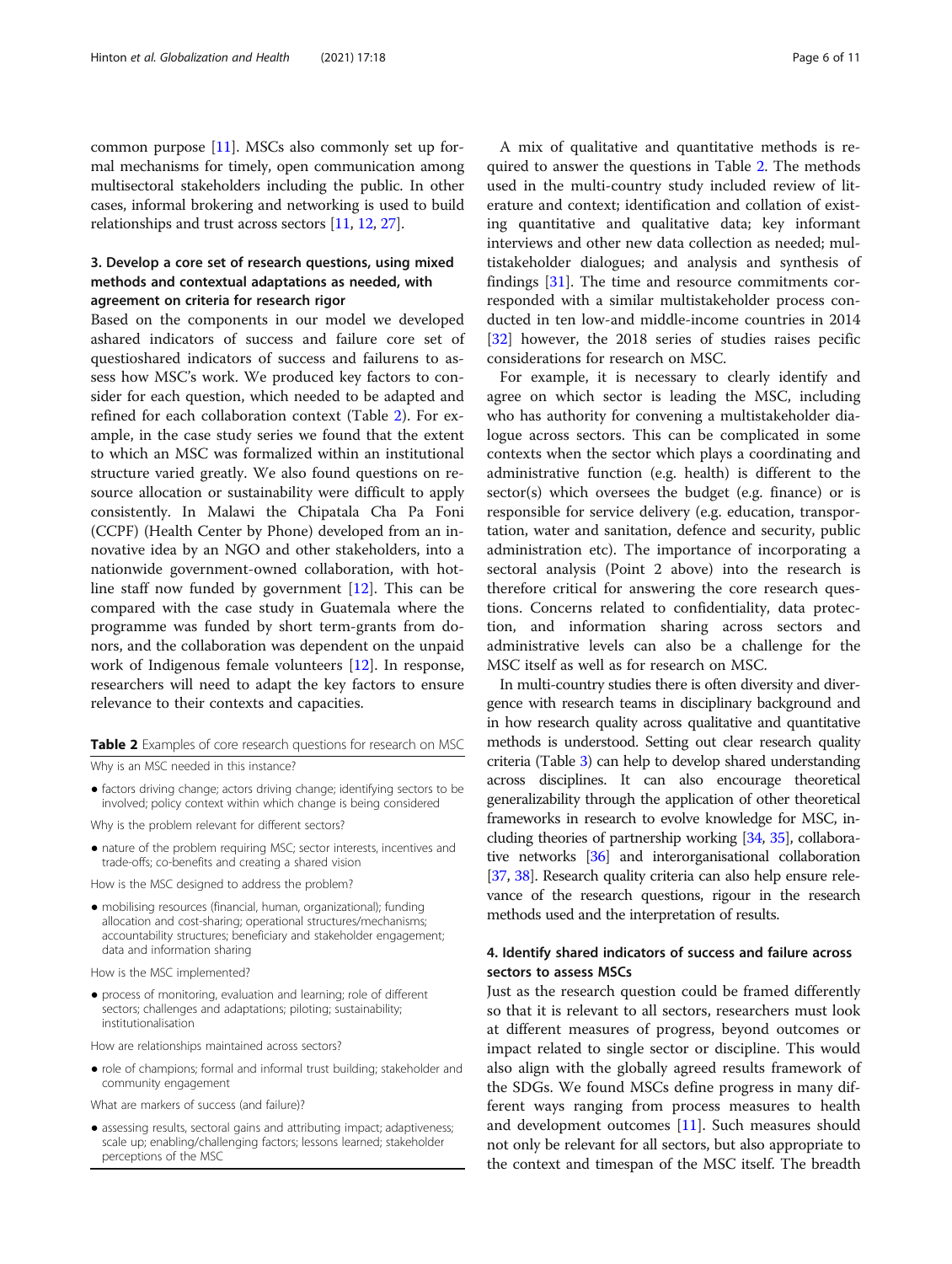| <b>Quality criteria</b>                           | <b>Ouantitative</b>                                                                                                                       | Qualitative                                                                                                                                                                                                                                                                       |  |
|---------------------------------------------------|-------------------------------------------------------------------------------------------------------------------------------------------|-----------------------------------------------------------------------------------------------------------------------------------------------------------------------------------------------------------------------------------------------------------------------------------|--|
| Generalizability                                  | - Statistical generalizability                                                                                                            | - Analytical/theoretical generalizability; transferability within and<br>across contexts                                                                                                                                                                                          |  |
| Validity                                          | - Accuracy of measurement<br>- Validity: face, construct, criterion                                                                       | - Appropriateness of methods and expertise and experience of<br>researchers<br>- Validity: democratic (all perspectives accurately represented);<br>dialogic (review and deliberation of findings); process (cogent<br>and dependable); outcome (resolution of research question) |  |
| Reliability                                       | - Precision<br>- Replicability: inter-observer, test-retest, triangulation                                                                | - Auditability and transparent documentation of methods<br>- Consistency in applying methods<br>- Achieving theoretical saturation                                                                                                                                                |  |
| Credibility                                       | - Triangulation of data sources<br>- Counterfactual analysis and causal inference                                                         | - Triangulation of data sources<br>- Expertise and experience of researchers<br>- Diverse perspectives to test and refine the findings, including<br>consideration of alternative interpretations                                                                                 |  |
| Context for<br>application of<br>quality criteria | - Embedded in a broader understanding of and expertise in<br>quantitative research design, data analysis, application, and<br>limitations | - Embedded in a broader understanding of and expertise in<br>qualitative research design, data analysis, application, and<br>limitations<br>- In-depth understanding of context of analysis from different<br>stakeholder perspectives and 'thick description'                    |  |

<span id="page-6-0"></span>Table 3 Criteria to ensure rigour in quantitative and qualitative research [[33](#page-9-0)]

of scope of the MSCs in the multi-country study series varied from an MSC that was established for a finite period to accomplish a specific goal, to a sub-national programme, to an MSC at national scale. Therefore, researchers must be open to a broad spectrum of how to define progress within strategies and programmes. For example, country teams had to overcome familiarity with reporting on standard health and development indicators to also collect data on qualitative and process outcomes such as the strength of collaborative relationships at different levels. Looking at different kinds of impact will also require the harmonisation of monitoring and evaluation systems and the sharing of data across sectors, with joint responsibility for, and ownership of, results.

To further advance understanding of the context of MSC, understanding the factors that enable MSCs to flourish or conversely to not work effectively together is critical. Significant lessons can be learned from approaches that do not work or problems encountered as well as successful adaptations to challenges and contexts. Although the research considerations in Table [2](#page-5-0) encouraged critical reflection and descriptions in terms of 'what did not work', many country teams in the 2018 study series were reluctant to report on challenges and failures, as the case studies were viewed as success stories. Countries in the study series were selected from a global call for proposals for evidence of "success" in MSC [\[39\]](#page-9-0). This had implications for the ways in which MSC outcomes were captured and the analysis subsequently written up.

A fear of negative findings is not however specific to MSCs and framing the research as an opportunity to learn and improve is essential. For example, the Indonesia country team recognised their most important programmatic learning was due to the identification and understanding

of challenges. They found because the MSC was designed by one sector and implemented by another, programme goals and motivation were not always aligned across sectors [[12](#page-9-0)]. This learning approach also reflected a major finding from the series which shows regular monitoring and evaluation is a valuable part of the MSC for programme implementation and course-correction to achieve desired results [[11](#page-9-0)].

# Applying lessons for studying multisectoral collaboration in the context of COVID-19

The significant social, economic and political implications of the coronavirus pandemic demonstrate the interconnectedness of the SDGs and reminds us that building a robust evidence base on how to achieve effective MSC is an urgent priority. This paper contributes new knowledge on research methods for studying MSCs. To build the evidence, we propose four specific research considerations for future research on MSC.

Firstly, the knowledge base on MSC research, while limited, consistently highlights the overarching principle that one size does not fit all. Multisectoral collaborations are inherently context specific, complex and heterogenous [[11](#page-9-0)]. We therefore took a pragmatic approach to the development of the theoretical model for the case study series. We also propose a series of tools to support its application [\[11](#page-9-0)]. The findings highlight the political nature of partnerships and collaboration, such as how MSCs are framed, coordinated, resourced and measured. We briefly reference the growing literature and other frameworks related to these issues, such as on network governance, interorganisational collaboration, joined- up government and HiAP, and as illustrated in Table [1](#page-4-0). We encourage future research to further develop theoretical frameworks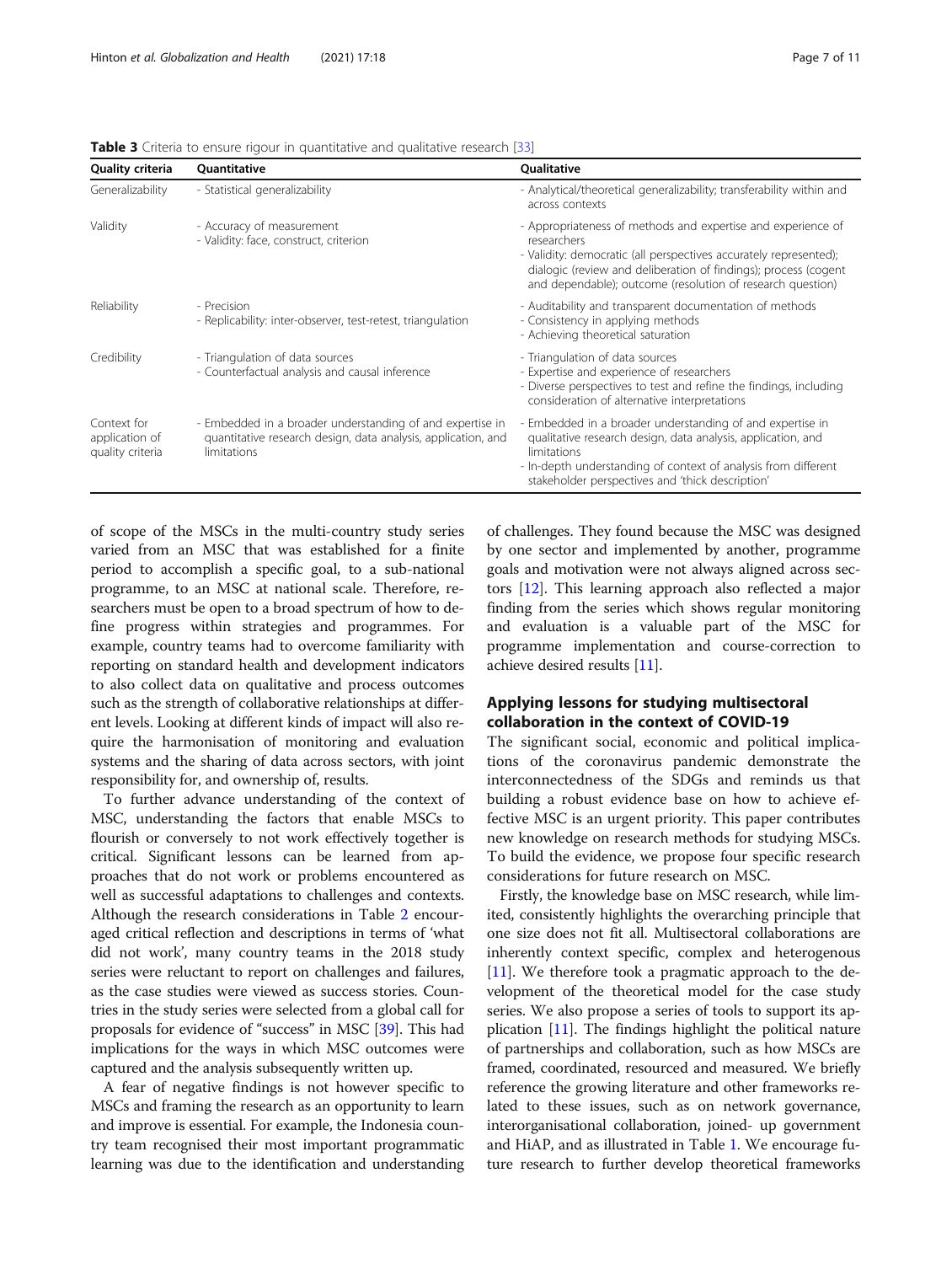and engage with this literature on collaboration and partnerships and address the political dimensions of these efforts.

Because MSCs are forged in response to a unique problem or opportunity, this also determines the stakeholders and sectors involved [\[11](#page-9-0), [40\]](#page-10-0). In the context of COVID-19, an inclusive framing for MSC research would enable all sectors – health, water and sanitation, education, as well as cross-cutting areas such as gender, human rights, planning and finance among others – to see the relevance of the research, understand their respective roles and where they could best contribute their sectoral expertise in a coherent, connected way. These are important reasons to ensure that a research question and objectives are framed in a way to be relevant to all sectors.

Secondly, MSC is a dynamic process and stakeholders and their engagement may change across different components and contexts of the collaboration. MSCs also utilise a range of mechanisms and structures to support their collective action across sectors. We recommend future studies of MSC undertake a sectoral analysis to better understand these diverse ways of working, the structures that support or potentially discourage MSC, and different sectors' contribution and actions. Assessing the cobenefits of interaction across sectors and the potential trade-offs can help to understand issues of authority and how conflict is managed as well as illuminate common interests and unexpected alliances through the MSC process [[29](#page-9-0), [30](#page-9-0)]. These may also reflect the synergies and tradeoffs between the 17 SDGs and 169 targets.

In response to COVID-19, many governments have set up multisectoral task forces to bring together sectors that are typically siloed. UN organizations such as the World Health Organization have also developed essential resources and good practices for coordinating a multisectoral response to COVID-19. A sectoral analysis is therefore critically important for research on MSCs in the context of COVID-19 to understand both the informal and formal mechanisms for collaboration, including if and how existing structures were built on, and if the MSC is robust and relevant enough to be useful moving forward. Exploring stakeholder assessments about the need to collaborate, or at least coordinate both during and beyond the pandemic is central to this analysis. In such a crisis, the situation is more complicated due to the speed of action required, the number of sectors and stakeholders involved and the decisions to make around the division of labor and funds to reach people during the pandemic. To maximize positive interactions for the MSC and mitigate negative ones [\[30](#page-9-0)] it would be important to identify the 'boundary spanning' stakeholders who facilitate the sharing of information, build common understanding and manage relationships during the pandemic [[41](#page-10-0)].

Thirdly, we recommend a range of methods from diverse disciplines be employed to study MSC. A series of core questions should be considered in light of different theoretical frameworks and adapted to different contexts. A combination of qualitative and quantitative methods is also needed to produce the type of evidence and knowledge that can really inform decision-making. This point is exemplified in the context of COVID-19 as it would be necessary to consider key questions related to how approaches to MSC may have changed, during and beyond the pandemic. For example, the implications of restrictions on large gatherings may have contributed to novel and innovative forms of communication and mechanisms for collaboration across sectors and with the public. Democratic transparency and open information, supported by the technological deployment of public-health measures has been shown to be critical for citizen engagement in the COVID-19 response [\[42\]](#page-10-0).

Because the scope and nature of studies of MSC is diverse and contextual changes might occur, research questions and methods must be flexible and adaptable throughout the process to ensure the relevance of the findings. Understanding rigour in mixed-methods research is critical for multidisciplinary research teams. For future studies, researchers could benefit from practical guidance for establishing and assessing rigour for an integrated mixed-methods study of MSC, beyond addressing quantitative and qualitative quality criteria. These issues are especially critical for MSC research in the COVID-19 context where qualitative and quantitative data is being harnessed in multiple ways across relatively short timescales, including to predict and measure the spread of disease, track and monitor behaviour, coordinate volunteers, and identify the most vulnerable.

Lastly, the SDGs provide a shared framework with agreed health and sustainable development indicators beyond a single sector or discipline and which give consideration to cross cutting issues such as human rights and gender equality [\[29](#page-9-0)]. Definitions of success in MSCs also go beyond standard health and development metrics and include the process and dynamics of the collaboration itself, for example on the dynamics and strength of relationships across sectors [\[12,](#page-9-0) [29,](#page-9-0) [40\]](#page-10-0).

This is particularly relevant in the context of COVID-19 given social distancing and lockdown interventions aimed at reducing COVID-19 transmission impact on other sectors such as the economy, education, safety and security, as well as other areas of health, such as mental health, domestic violence and treatment seeking and access to care for other health conditions. Therefore, MSC research impact could range from stemming the spread of the disease, to community knowledge and practice (e.g. of new social distancing norms), to measures of human rights and civic engagement. The strength and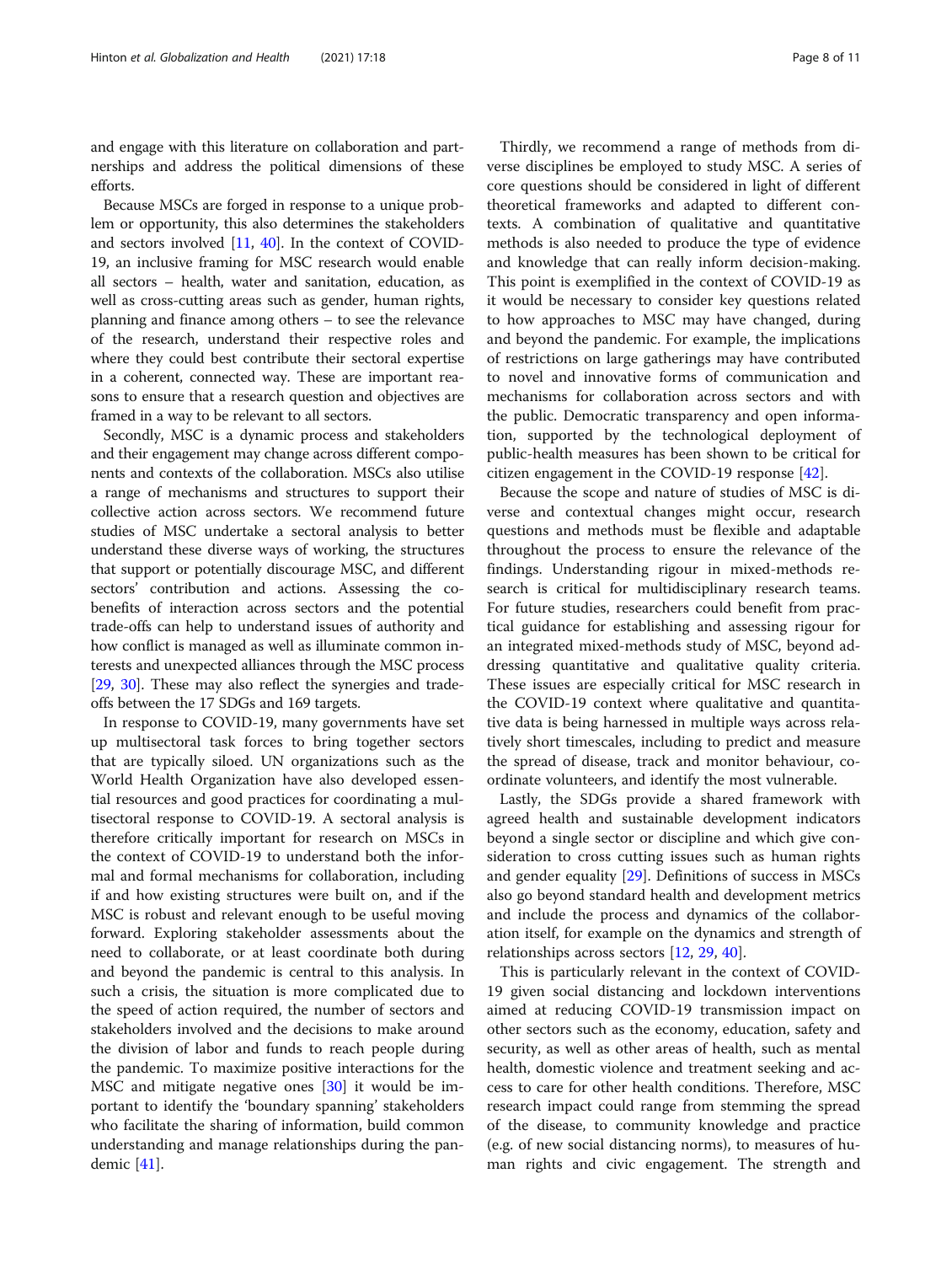sustainability of the MSC itself should also be considered, such as measures of awareness and understanding among stakeholders about the need for effective MSC, during and beyond the pandemic.

This could help to help transform a study from reporting on indicators to exploring the "why" and "how" of related changes in the context of the MSC and that are translatable into action. Understanding what works and what does not work in MSC, especially during times of crisis, should also be analysed from multiple perspectives. It could also provide useful lessons on how to capture and report on common priorities across sectors for women, children and adolescents to inform future actions.

In attempting to understand and communicate the success factors of MSC, important contextual factors and stakeholder relationships which influence what does not work may be missed. Challenges and failures provide opportunities to improve ways of working and has longer term implications for the design, implementation and impact of MSCs, as emphasized in the editorial accompanying multi-country series [[12](#page-9-0)]. Areas for further work must focus on the development and standardisation of indicators, including measures of success and failure. The framing of studies explicitly around challenges as well as successes would encourage a genuine "learning society" approach. The MSC series shows that countries are willing to use these methods and generate new learning when the process is made inclusive and stakeholders can see the benefits of working together.

Researchers need to strike a balance between measures of progress and methodological processes that are as robust as possible from a research perspective but also feasible, timely and useful for capturing the reality of MSC and to inform decision making for policy and practice. The unprecedented nature of COVID-19 provides a valuable opportunity to design and test innovative research MSC approaches to track different measures of progress to inform the short and long-term response to the pandemic and its reporting. In doing so it would also be important to understand if the hard-learnt lessons of the multisectoral response to the Ebola epidemic have been taken on-board to avoid repeating the same mistakes [\[43](#page-10-0)]. Similarly, to prevent entrenching social, health and environmental inequalities that followed the 2008 financial crisis, there are calls to ensure the response to the economic recession stimulated by the pandemic looks to the good of the whole of society, and especially women who make up the majority of the newly unemployed, and not just focus on the economy [\[44](#page-10-0), [45](#page-10-0)].

## Conclusion

How MSCs influence health and sustainable development, including in situations of crisis, is a dynamic and evolving research area. With this paper we offer a unique contribution to building the evidence base on how diverse stakeholders in different sectors do more together efficiently and effectively in different settings is vital for effective response to the COVID-19 pandemic, as well as to accelerate progress towards achieving the SDGs by 2030.

#### Acknowledgements

This paper draws primarily on the series of multi-country studies conducted in 2018 which was published in the BMJ. We sincerely thank the members of the case study teams and Global Steering Committee who contributed to the development of the case study series.

#### Authors' contributions

RH, SK, WG and HF were core members of the coordination team for the 2018 multi-country series of studies. EA, KB, CB, SNB, JKD, HM, SP, IR, MR, DVM, JvD and SX were the country leads for each case study. CA, SB, LB, JM, VS, SS, DU provided technical and writing support to the country teams for developing the case studies. RH and LS analyzed the qualitative feedback (reporting template, meeting notes) and JFV supported with the collation and analysis of the evaluation survey. With SK they discussed the emerging themes. RH wrote the first draft with inputs from LS and feedback from SK. All authors provided input, feedback and edits on the first and subsequent drafts. RH revised the drafts, with inputs from SK. Authors read and agreed the final draft manuscript. The author(s) read and approved the final manuscript.

#### Funding

No funding was received. The paper draws primarily on the multi-country series of studies conducted in 2018 that was funded by Partnership for Maternal, Newborn & Child Health.

#### Availability of data and materials

The datasets used and/or analysed during the current study are available from the corresponding author on reasonable request.

#### Ethics approval and consent to participate

N/A. The reflections in this paper are those of the authors collected as part of quality assurance and quality improvement process during the 2018 multi-country series of studies.

#### Consent for publication

Not applicable.

### Competing interests

The authors declare that they have no competing interests.

#### Author details

<sup>1</sup> Rachael Hinton Editing, Geneva, Switzerland. <sup>2</sup>Independent consultant, London, UK. <sup>3</sup>Nutrition International, Jakarta, Indonesia. <sup>4</sup>Deutsche Gesellschaft für Internationale Zusammenarbeit (GIZ) GmbH, Bonn, Germany. <sup>5</sup>SB Consultancy World, Bristol, UK. <sup>6</sup>VillageReach, Lilongwe, Malawi. <sup>7</sup>Family Health Development Division, Ministry of Health, Kuala Lumpur, Malaysia. <sup>8</sup>Global Research Consultancy, Ipswich, UK. <sup>9</sup>Division of Women and Child Health, Aga Khan University, Karachi, Pakistan. <sup>10</sup>Independent consultant, Seattle, USA. <sup>11</sup>University of Santiago, Santiago, Chile. <sup>12</sup>Independent consultant, Iowa City, Iowa, USA. <sup>13</sup>USAID Health Education and Policy Project, Guatemala City, Guatemala. <sup>14</sup>National Centre for Early Prevention, Federal Centre for Health Education, Koeln, Germany. <sup>15</sup>Nutrition<br>International, Ottawa, Canada. <sup>16</sup>Bielefeld University, Bielefeld, Germany. <sup>17</sup>EquiACT, Lyon, France. <sup>18</sup>EGA Institute for Women's Health, University College London, London, UK. 19American Heart Association, Washington, DC, USA. <sup>20</sup>Independent consultant, Glasgow, UK. <sup>21</sup>Cherie Blair Foundation, (Formerly Child to Child), London, UK. 22Alianza Nacional de Organizaciones de Mujeres Indigenas por la Salud Reproductiva Nutrición y Educación (ALIA<br>NMISAR), Guatemala City, Guatemala. <sup>23</sup>Partnership for Maternal, Newborn & Child Health, Geneva, Switzerland. 24London School of Hygiene and Tropical Medicine, London, UK. <sup>25</sup>World Health Organization, Geneva, Switzerland.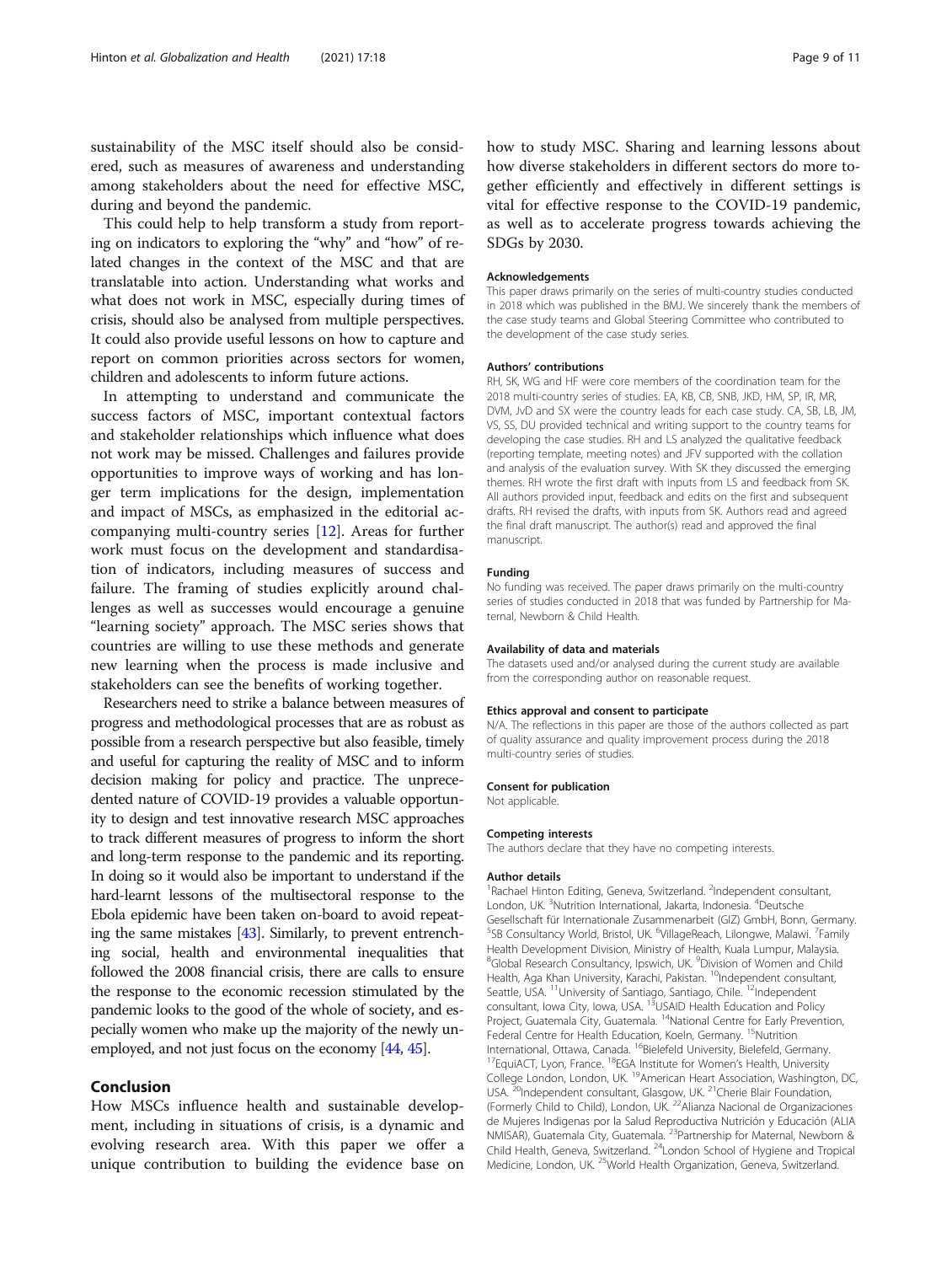#### <span id="page-9-0"></span>Received: 5 June 2020 Accepted: 8 January 2021 Published online: 01 February 2021

#### References

- 1. 2020 report. Caught in the COVID-19 storm: women's, children's, and adolescents' health in the context of UHC and the SDGs. Geneva: World Health Organization (acting as the host organization for the Independent Accountability Panel for Every Woman, Every Child, Every Adolescent); 2020. Available from: [https://iapewec.org/wp-content/uploads/2020/12/IAP-2020-](https://iapewec.org/wp-content/uploads/2020/12/IAP-2020-Report_web-sp.pdf) [Report\\_web-sp.pdf.](https://iapewec.org/wp-content/uploads/2020/12/IAP-2020-Report_web-sp.pdf)
- 2. Cousins S. COVID-19 has "devastating" effect on women and girls. Lancet. 2020;396(10247):301–2.
- 3. UNWomen. The Shadow Pandemic: Violence against women during COVID-19. 2020; Available from: [https://www.unwomen.org/en/news/in-focus/in](https://www.unwomen.org/en/news/in-focus/in-focus-gender-equality-in-covid-19-response/violence-against-women-during-covid-19)[focus-gender-equality-in-covid-19-response/violence-against-women-during](https://www.unwomen.org/en/news/in-focus/in-focus-gender-equality-in-covid-19-response/violence-against-women-during-covid-19)[covid-19](https://www.unwomen.org/en/news/in-focus/in-focus-gender-equality-in-covid-19-response/violence-against-women-during-covid-19).
- 4. World Bank Group. Addressing Violence against Women (VAW) under COVID-19 in Brazil. 2020;Available from: [http://documents1.worldbank.org/](http://documents1.worldbank.org/curated/en/938861597918295013/pdf/Addressing-Violence-against-Women-VAW-under-COVID-19-in-Brazil.pdf) [curated/en/938861597918295013/pdf/Addressing-Violence-against-Women-](http://documents1.worldbank.org/curated/en/938861597918295013/pdf/Addressing-Violence-against-Women-VAW-under-COVID-19-in-Brazil.pdf)[VAW-under-COVID-19-in-Brazil.pdf](http://documents1.worldbank.org/curated/en/938861597918295013/pdf/Addressing-Violence-against-Women-VAW-under-COVID-19-in-Brazil.pdf)].
- 5. Human Rights Watch. Submission to the UN special rapporteur on violence against women, its causes and consequences regarding COVID-19 and the increase of domestic violence against women. 2020; Available from: [https://](https://www.hrw.org/news/2020/07/03/submission-un-special-rapporteur-violence-against-women-its-causes-and-consequences) [www.hrw.org/news/2020/07/03/submission-un-special-rapporteur-violence](https://www.hrw.org/news/2020/07/03/submission-un-special-rapporteur-violence-against-women-its-causes-and-consequences)[against-women-its-causes-and-consequences](https://www.hrw.org/news/2020/07/03/submission-un-special-rapporteur-violence-against-women-its-causes-and-consequences).
- 6. United Nations. Transforming our world: the 2030 Agenda for Sustainable Development. A/RES/70/1. 2015. Available from: [https://sdgs.un.org/sites/](https://sdgs.un.org/sites/default/files/publications/21252030%20Agenda%20for%20Sustainable%20Development%20web.pdf) [default/files/publications/21252030%20Agenda%20for%20Sustainable%2](https://sdgs.un.org/sites/default/files/publications/21252030%20Agenda%20for%20Sustainable%20Development%20web.pdf) [0Development%20web.pdf](https://sdgs.un.org/sites/default/files/publications/21252030%20Agenda%20for%20Sustainable%20Development%20web.pdf).
- 7. Declaration of Alma-Ata. International Conference on Primary Health Care. Geneva: World Health Organization; 1978.
- 8. United Nations Conference on Environment and Development, Rio de Janeiro, Brazil, 3-14 June 1992. Available from: [https://www.un.org/en/](https://www.un.org/en/conferences/environment/rio1992) [conferences/environment/rio1992.](https://www.un.org/en/conferences/environment/rio1992)
- United Nations. Goal 8: Develop a global partnership for development. Available from: <https://www.un.org/millenniumgoals/global.shtml>.
- 10. Rio Political Declaration on Social Determinants of Health. Rio de Janeiro: World Health Organization. 2011;Available from: [https://www.who.int/](https://www.who.int/sdhconference/declaration/en/) [sdhconference/declaration/en/.](https://www.who.int/sdhconference/declaration/en/)
- 11. Kuruvilla S, Hinton R, Boerma T, Bunney R, Casamitjana N, Cortez R, et al. Business not as usual: how multisectoral collaboration can promote transformative change for health and sustainable development. BMJ. 2018; 363:k4771.
- 12. BMJ. Making multisectoral collaboration work. 2018; Aavailable from: [https://](https://www.bmj.com/multisectoral-collaboration) [www.bmj.com/multisectoral-collaboration](https://www.bmj.com/multisectoral-collaboration).
- 13. Glandon D, Meghani A, Jessani N, Qiu M, Bennett S. Identifying health policy and systems research priorities on multisectoral collaboration for health in low-income and middle-income countries. BMJ Glob Health. 2018; 3(Suppl 4):e000970.
- 14. Glandon D, Mondal S, Okeyo I, Zaidi S, Khan MS, Dar O, et al. Methodological gaps and opportunities for studying multisectoral collaboration for health in low- and middle-income countries. Health Policy Plan. 2019;34(Supplement 2):ii7–ii17.
- 15. Mahlangu P, Goudge J, Vearey J. Towards a framework for multisector and multilevel collaboration: case of HIV and AIDS governance in South Africa. Glob Health Action. 2019;12(1):1617393.
- 16. Rasanathan K, Atkins V, Mwansambo C, Soucat A, Bennett S. Governing multisectoral action for health in low-income and middle-income countries: an agenda for the way forward. BMJ Glob Health. 2018;3(Suppl 4):e000890.
- 17. Bennett S, Jessani N, Glandon D, Qiu M, Scott K, Meghani A, et al. Understanding the implications of the sustainable development goals for health policy and systems research: results of a research priority setting exercise. Glob Health. 2020;16(1):5.
- 18. Carminati L. Generalizability in qualitative research: a tale of two traditions. Qual Health Res. 2018;28(13):2094–101.
- 19. Melo V. Collaborative Efforts for Sustainable Development: Surveying the Literature on Multi-Stakeholder Initiatives to Realize the Sustainable Development Goals. Task Team on CSO Development Effectiveness and Enabling Environment. 2018; Available from: [https://www.researchgate.net/](https://www.researchgate.net/publication/328118980_Collaborative_Efforts_for_Sustainable_Development_Surveying_the_Literature_on_Multi-Stakeholder_Initiatives_to_Realize_the_Sustainable_Development_Goals?channel=doi&linkId=5bb88ba392851c7fde2f971c&showFulltext=true) [publication/328118980\\_Collaborative\\_Efforts\\_for\\_Sustainable\\_](https://www.researchgate.net/publication/328118980_Collaborative_Efforts_for_Sustainable_Development_Surveying_the_Literature_on_Multi-Stakeholder_Initiatives_to_Realize_the_Sustainable_Development_Goals?channel=doi&linkId=5bb88ba392851c7fde2f971c&showFulltext=true) [Development\\_Surveying\\_the\\_Literature\\_on\\_Multi-Stakeholder\\_Initiatives\\_](https://www.researchgate.net/publication/328118980_Collaborative_Efforts_for_Sustainable_Development_Surveying_the_Literature_on_Multi-Stakeholder_Initiatives_to_Realize_the_Sustainable_Development_Goals?channel=doi&linkId=5bb88ba392851c7fde2f971c&showFulltext=true)

#### [to\\_Realize\\_the\\_Sustainable\\_Development\\_Goals?channel=doi&linkId=](https://www.researchgate.net/publication/328118980_Collaborative_Efforts_for_Sustainable_Development_Surveying_the_Literature_on_Multi-Stakeholder_Initiatives_to_Realize_the_Sustainable_Development_Goals?channel=doi&linkId=5bb88ba392851c7fde2f971c&showFulltext=true) [5bb88ba392851c7fde2f971c&showFulltext=true.](https://www.researchgate.net/publication/328118980_Collaborative_Efforts_for_Sustainable_Development_Surveying_the_Literature_on_Multi-Stakeholder_Initiatives_to_Realize_the_Sustainable_Development_Goals?channel=doi&linkId=5bb88ba392851c7fde2f971c&showFulltext=true)

- 20. Cázarez-Grageda K. The whole of government approach: Initial lessons concerning national coordinating structures for the 2030 Agenda and how review can improve their operation. Bonn: Deutsche Gesellschaft für Internationale Zusammenarbeit (GIZ) GmbH 2019; Available from: [https://](https://www.partners-for-review.de/wp-content/uploads/2019/09/Whole-of-Government-P4R-Discussion-paper-2019.pdf) [www.partners-for-review.de/wp-content/uploads/2019/09/Whole-of-](https://www.partners-for-review.de/wp-content/uploads/2019/09/Whole-of-Government-P4R-Discussion-paper-2019.pdf)[Government-P4R-Discussion-paper-2019.pdf.](https://www.partners-for-review.de/wp-content/uploads/2019/09/Whole-of-Government-P4R-Discussion-paper-2019.pdf)
- 21. de Leeuw E. Engagement of sectors other than health in integrated health governance, policy, and action. Annu Rev Public Health. 2017;38:329–49.
- 22. Government of South Australia & World Health Organization. Progressing the Sustainable Development Goals through Health in All Policies: Case studies from around the world. Adelaide: Government of South Australia. 2017; Available from: http://158.232.12.119/social\_determinants/ publications/progressing-sdg-case-studies-2017.pdf.
- 23. Stott L, Murphy D. An inclusive approach to partnerships for the SDGs: using a relationship Lens to explore the potential for transformational collaboration. Sustainability. 2020;12(19):7905.
- 24. Global Health Insights. Case Study Development based on a rapid review of the evidence: Collaborating Across Sectors for Women's, Children's, and Adolescents' Health. 2017; Available from: [https://www.who.int/pmnch/](https://www.who.int/pmnch/knowledge/working-report-case-study-development.pdf?ua=1) [knowledge/working-report-case-study-development.pdf?ua=1](https://www.who.int/pmnch/knowledge/working-report-case-study-development.pdf?ua=1).
- 25. Goldkuhl G, Cronholm S. Adding theoretical grounding to grounded theory: toward multi-grounded theory. Int J Qual Methods. 2010;9:187–205.
- 26. Kuruvilla S, Dorstewitz P. There is no "point" in decision-making: a model of transactive rationality for public policy and administration. Policy Sci. 2010; 43:263–87.
- 27. Lim J. Networked Governance: Why It Is Different and How It Can Work: Civil Service College. 2011; Available from: [https://www.csc.gov.sg/articles/](https://www.csc.gov.sg/articles/networked-governance-why-it-is-different-and-how-it-can-work#:~:text=Taking%20a%20network%20approach%20to) [networked-governance-why-it-is-different-and-how-it-can-work#:~:text=](https://www.csc.gov.sg/articles/networked-governance-why-it-is-different-and-how-it-can-work#:~:text=Taking%20a%20network%20approach%20to) [Taking%20a%20network%20approach%2](https://www.csc.gov.sg/articles/networked-governance-why-it-is-different-and-how-it-can-work#:~:text=Taking%20a%20network%20approach%20to) [0to](https://www.csc.gov.sg/articles/networked-governance-why-it-is-different-and-how-it-can-work#:~:text=Taking%20a%20network%20approach%20to),and%20monitoring%20of%20public%20policy].

28. Huppé G, Creech H, Knoblauch D. The Frontiers of Networked Governance.

- Winnipeg: International Institute for Sustainable Development (ISSD). 2012; Aavailable from: [https://www.ecologic.eu/4640.](https://www.ecologic.eu/4640)
- 29. Alfvén T, Binagwaho A, Nilsson M. To achieve the SDG health goals we need to recognise the goals and outcomes of other sectors. BMJ. 2018. Available from: [https://blogs.bmj.com/bmj/2018/12/07/to-achieve-the-sdg-health-goals](https://blogs.bmj.com/bmj/2018/12/07/to-achieve-the-sdg-health-goals-we-need-to-recognise-the-goals-and-outcomes-of-other-sectors/)[we-need-to-recognise-the-goals-and-outcomes-of-other-sectors/.](https://blogs.bmj.com/bmj/2018/12/07/to-achieve-the-sdg-health-goals-we-need-to-recognise-the-goals-and-outcomes-of-other-sectors/)
- 30. Nilsson M, Chisholm E, Griggs D, Howden-Chapman P, McCollum D, Messerli P, et al. Mapping interactions between the sustainable development goals: lessons learned and ways forward. Sustain Sci. 2018; 13(6):1489–503.
- 31. Partnership for Maternal Newborn & Child Health. Methods guide for country case studies on successful collaboration across sectors for health and sustainable development. 2018; Available from: [https://www.who.int/](https://www.who.int/pmnch/knowledge/case-study-methods-guide.pdf?ua=1) [pmnch/knowledge/case-study-methods-guide.pdf?ua=1](https://www.who.int/pmnch/knowledge/case-study-methods-guide.pdf?ua=1)].
- 32. Frost L, Hinton R, Pratt BA, Murray J, Arscott-Mills S, Jack S, et al. Using multistakeholder dialogues to assess policies, programmes and progress for women's, children's and adolescents' health. Bull World Health Organ. 2016; 94(5):393–5.
- 33. Mays N, Pope C, Popay J. Systematically reviewing qualitative and quantitative evidence to inform management and policy-making in the health field. J Health Serv Res Policy. 2005;10(Suppl 1):6–20.
- 34. Dowling B, Powell M, Glendinning C. Conceptualising successful partnerships. Health Soc Care Community. 2004;12(4):309–17.
- 35. Aveling EL, Jovchelovitch S. Partnerships as knowledge encounters: a psychosocial theory of partnerships for health and community development. J Health Psychol. 2014;19(1):34–45.
- 36. Long JC, Cunningham FC, Braithwaite J. Bridges, brokers and boundary spanners in collaborative networks: a systematic review. BMC Health Serv Res. 2013;13:158.
- 37. Savage G, Bunn M, Gray B, Xiao Q, Wang S, Wilson E, et al. Stakeholder collaboration: implications for stakeholder theory and practice. J Bus Ethics. 2008;96:21–6.
- 38. Quaid R. The theory of partnership: why have partnerships? In: Osborn SP, editor. Managing public-private partnerships for public services: an international perspective. London: Routledge; 2000. p. 9–35.
- 39. Partnership for Maternal Newborn & Child Health. Country case studies on 'Making multisectoral collaboration work'. 2018; Available from : [https://](https://www.who.int/pmnch/knowledge/case-studies/en/index4.html) [www.who.int/pmnch/knowledge/case-studies/en/index4.html.](https://www.who.int/pmnch/knowledge/case-studies/en/index4.html)